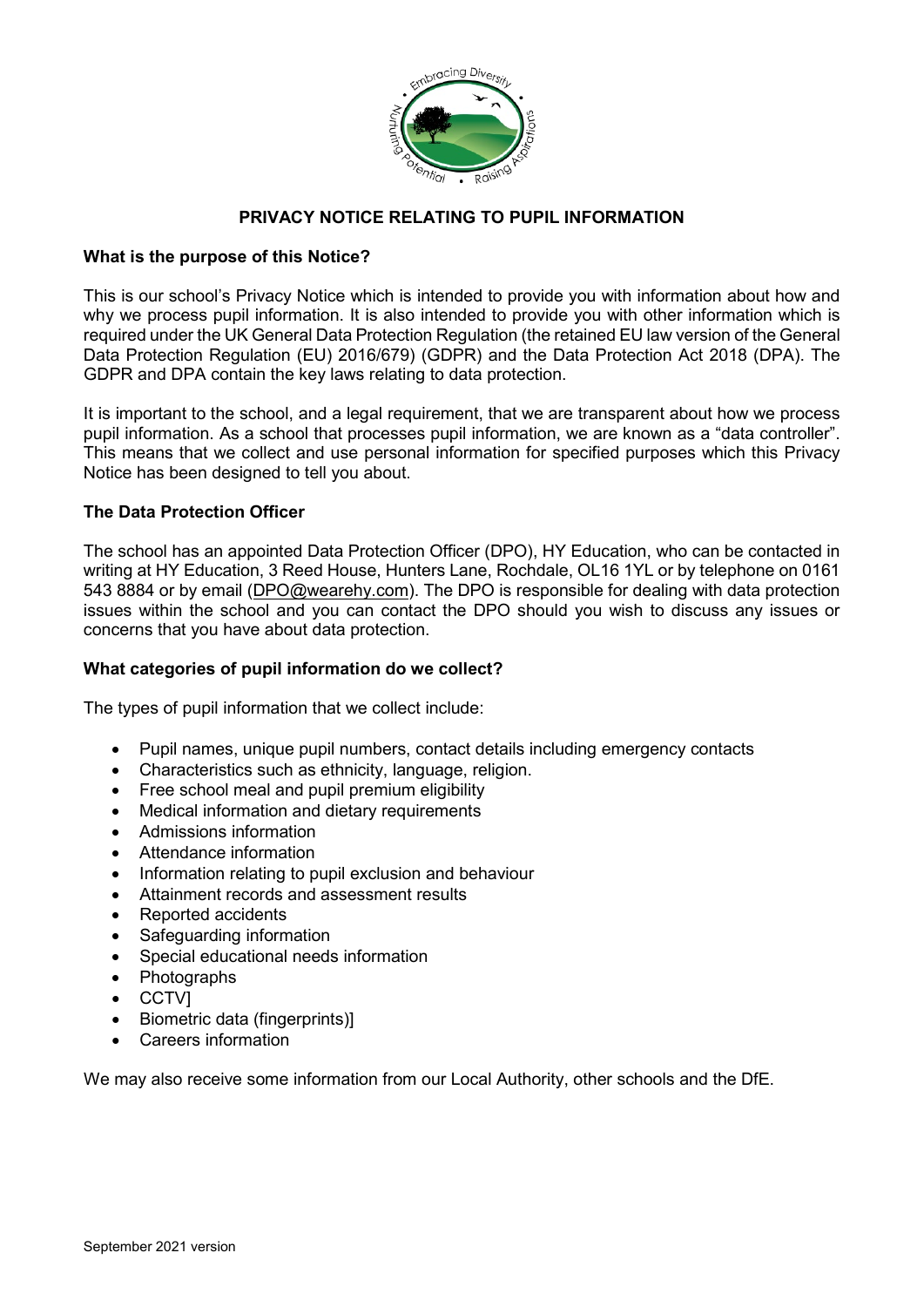# **What is the purpose of us collecting and using pupil information?**

The purposes for which the school collects personal information are as follows:-

- To provide appropriate pastoral care
- Census reporting
- To provide free school meals
- To support children with medical conditions, allergies and SEN
- To manage admissions
- To monitor attendance
- To manage exclusions and behaviour
- For assessment and examination purposes
- For health and safety purposes
- To address safeguarding concerns
- To promote the school and celebrate educational achievement
- To ensure that the school is safe and secure
- To allow cashless payments to be made
- To provide careers advice and support]

## **Why is it lawful to collect this pupil information?**

As a school, we are subject to a wide range of laws which we must comply with to further pupil education and to safeguard their wellbeing. To comply with these laws, we only process personal information as far as is necessary to meet those obligations. We also process some of the information described in this privacy notice to carry out public tasks vested in us to effectively manage the school.

In limited circumstances, we will obtain your consent; for example, if we want to place photographs of pupils on our website, in the newspaper or on social media. Even if you consent to us collecting and using personal information, you have a right to withdraw your consent at any time.

Some types of pupil information are regarded as more sensitive under the GDPR and referred to as being a 'special category' of personal information. This could include information which we collect for safeguarding or SEN purposes. Where we process this type of personal information, it will often be processed for reasons of substantial public interest such as safeguarding or to comply with statutory requirements.

#### **Withdrawal of consent**

Where we are processing your personal data with your consent, you have the right to withdraw your consent at any time. If you change your mind, or you are unhappy with our use of your personal data, please let us know by contacting the School Business Manager.

#### **Who will we share pupil information with?**

Those who we may share pupil information with include the following:-

- Our local authority
- The Department for Education (DfE)
- Other education providers
- School nurse service
- Multi-agency partners
- Professional advisors
- Careers service providers
- Service providers who provide learning platforms, IT and communication tools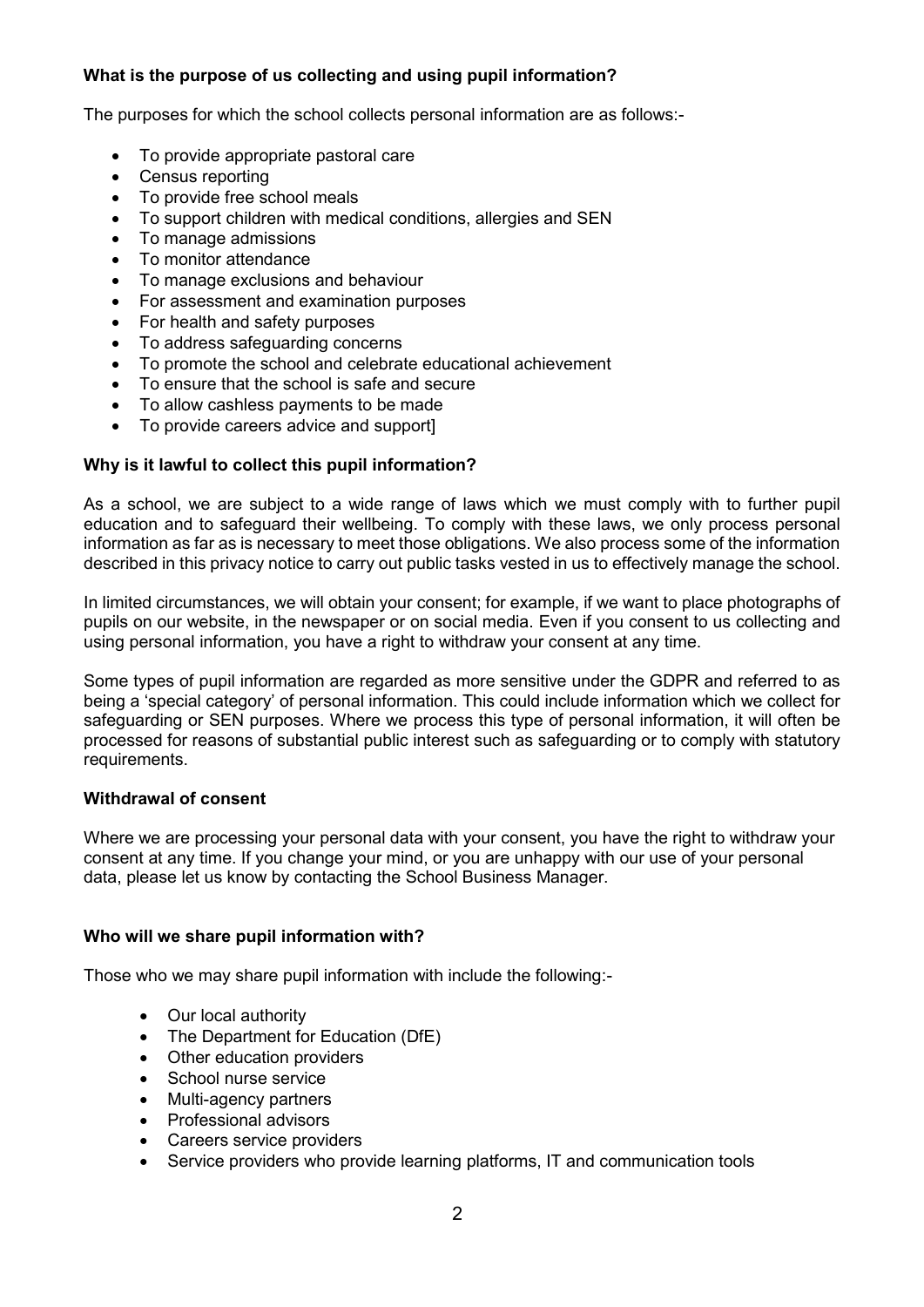# **Youth support services**

# **Pupils aged 13+**

Once our pupils reach the age of 13, we also pass pupil information to our local authority and / or provider of youth support services as they have responsibilities in relation to the education or training of 13-19 year olds under section 507B of the Education Act 1996.

This enables them to provide services as follows:

- youth support services
- careers advisers

A parent or guardian can object to any information in addition to their child's name, address and date of birth being passed to their local authority or provider of youth support services by informing us. This right is transferred to the child / pupil once they reach the age 16

Data is securely transferred to the youth support service via B2B secure transfer and is securely stored and held in line with their retention policy.

## **Pupils aged 16+**

We will also share certain information about pupils aged 16+ with our local authority and / or provider of youth support services as they have responsibilities in relation to the education or training of 13-19 year olds under section 507B of the Education Act 1996.

This enables them to provide services as follows:

- post-16 education and training providers
- youth support services
- careers advisers

A child / pupil once they reach the age of 16 can object to only their name, address and date of birth is passed to their local authority or provider of youth support services by informing us.

Data is securely transferred to the youth support service via B2B secure transfer and is securely stored and held in line with their retention policy.

For more information about services for young people, please visit our local authority website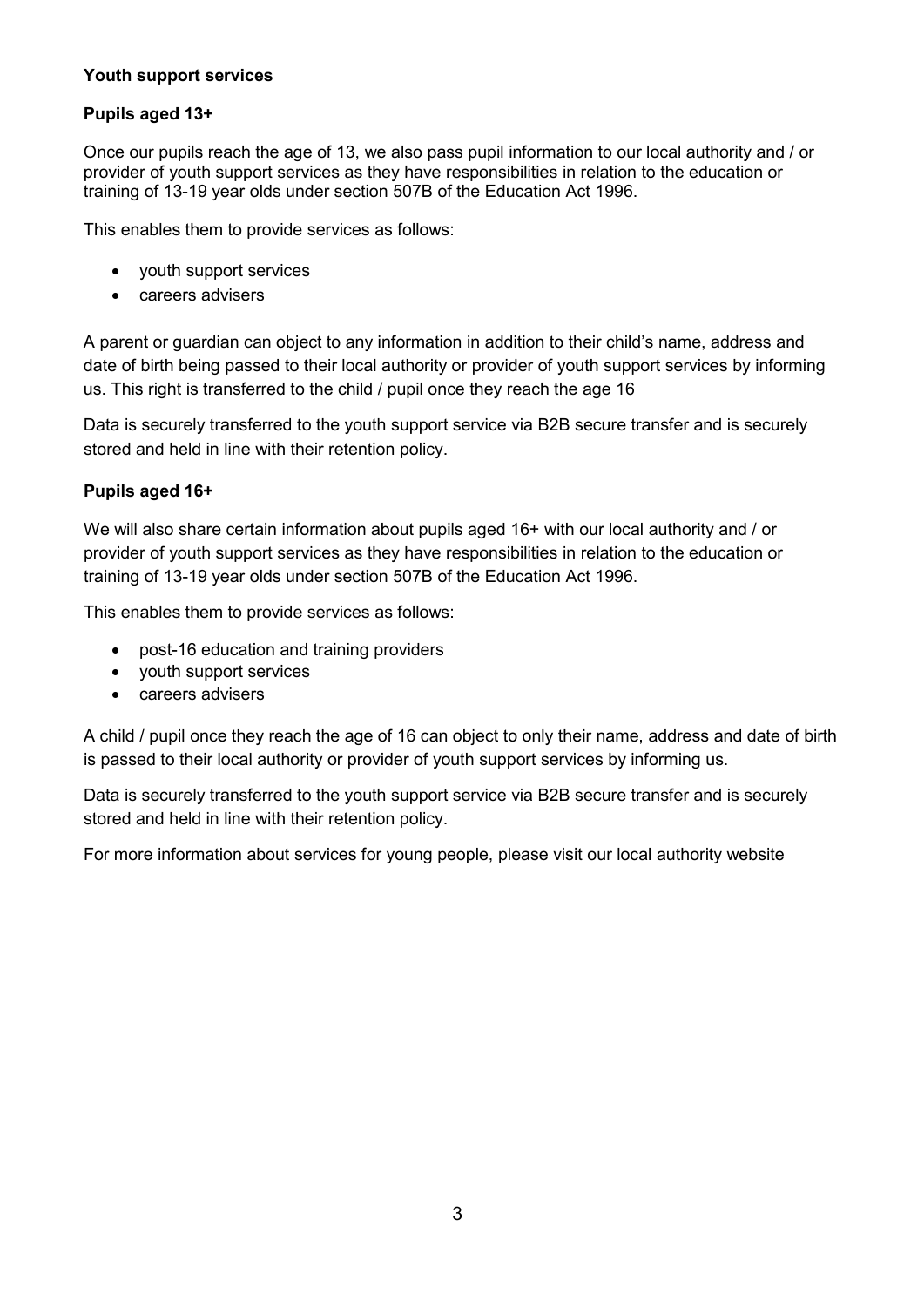## **The Department for Education**

The Department for Education (DfE) collects personal data from educational settings and local authorities via various statutory data collections. We are required to share information with the Department for Education (DfE) either directly or via our local authority for the purpose of those data collections, under:

Section 5 of The Education (Information About Individual Pupils) (England) Regulations 2013.

All data is transferred securely and held by DfE under a combination of software and hardware controls, which meet the current government security policy framework.

For more information, please see 'How Government uses your data' section.

#### **Local Authorities**

We may be required to share information about our pupils with the local authority to ensure that they can conduct their statutory duties under the Schools Admission Code, including conducting Fair Access Panels.

#### **How long will we hold pupil information for?**

We will hold pupil information for a period of time specified by law and as detailed within our retention policy. For more information, please contact the DPO.

#### **Requesting access to your personal data**

Under data protection legislation, parents and pupils have the right to request access to information about them that we hold. To make a request for your personal information, or be given access to your child's educational record, please contact the School Business Manager.

You also have the right to:

- Object to processing of personal data that is likely to cause, or is causing, damage or distress;
- Prevent processing for the purpose of direct marketing
- Object to decisions being taken by automated means
- In certain circumstances, have inaccurate personal data rectified, blocked, erased or destroyed and
- Claim compensation for damages caused by a breach of the Data Protection laws.

#### **Making a complaint**

If you have a concern about the way we are collecting or using your personal data, you should raise your concern with the Data Protection Officer in the first instance or directly to the Information Commissioner's Office at<https://ico.org.uk/concerns>

#### **Last updated**

We may need to update this privacy notice periodically, so we recommend that you revisit this information from time to time. This version was last updated in **September 2021.**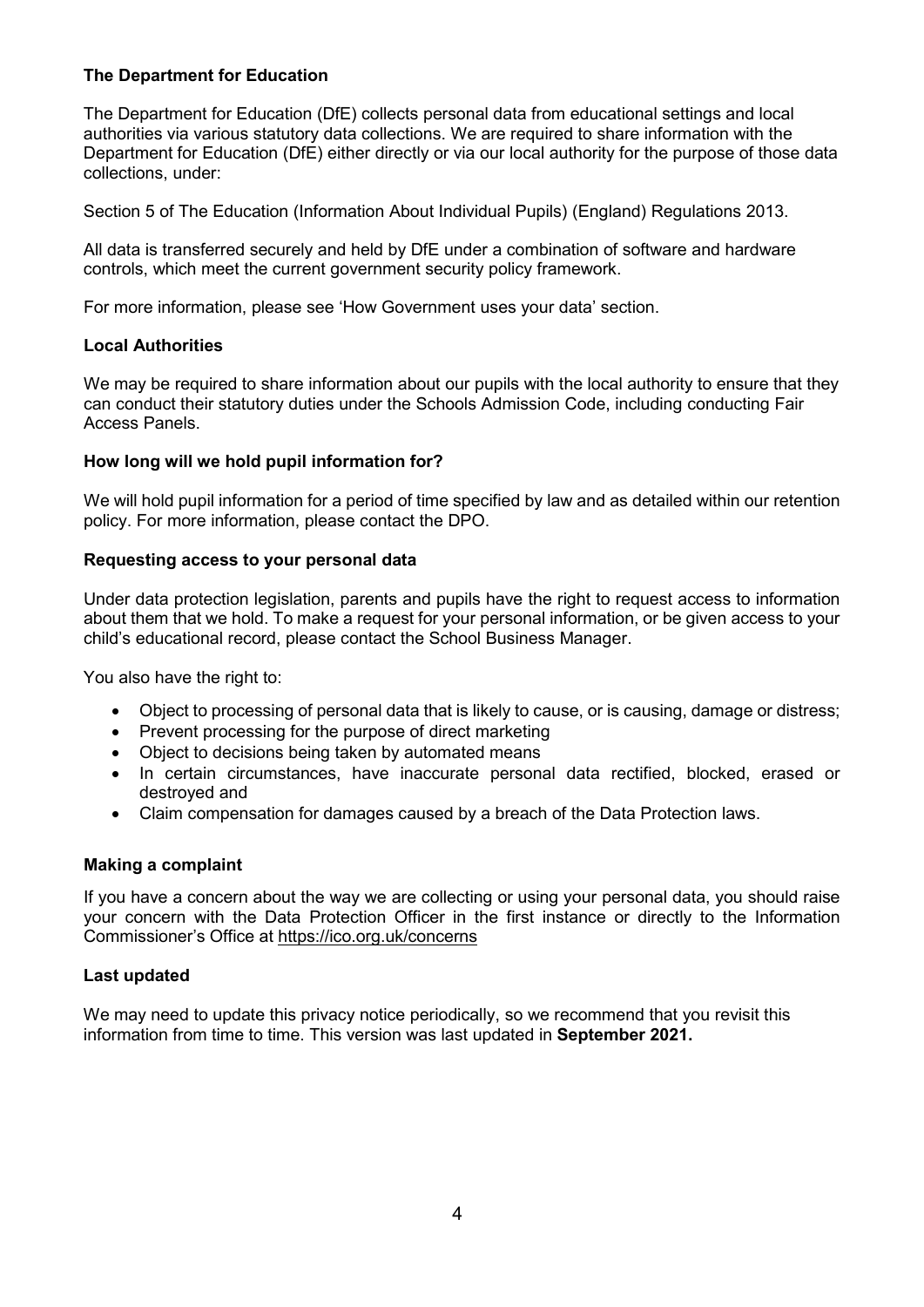### **How Government uses your data**

The pupil data that we lawfully share with the DfE through data collections:

- underpins school funding, which is calculated based upon the numbers of children and their characteristics in each school.
- informs 'short term' education policy monitoring and school accountability and intervention (for example, school GCSE results or Pupil Progress measures).
- supports 'longer term' research and monitoring of educational policy (for example how certain subject choices go on to affect education or earnings beyond school)

#### **Data collection requirements**

To find out more about the data collection requirements placed on us by the Department for Education (for example; via the school census) go to [https://www.gov.uk/education/data-collection](https://www.gov.uk/education/data-collection-and-censuses-for-schools)[and-censuses-for-schools](https://www.gov.uk/education/data-collection-and-censuses-for-schools)

## **The National Pupil Database (NPD)**

Much of the data about pupils in England goes on to be held in the National Pupil Database (NPD).

The NPD is owned and managed by the Department for Education and contains information about pupils in schools in England. It provides invaluable evidence on educational performance to inform independent research, as well as studies commissioned by the department.

It is held in electronic format for statistical purposes. This information is securely collected from a range of sources including schools, local authorities and awarding bodies.

To find out more about the NPD, go to [https://www.gov.uk/government/publications/national-pupil](https://www.gov.uk/government/publications/national-pupil-database-user-guide-and-supporting-information)[database-user-guide-and-supporting-information](https://www.gov.uk/government/publications/national-pupil-database-user-guide-and-supporting-information)

#### **Sharing by the Department**

The law allows the Department to share pupils' personal data with certain third parties, including:

- schools
- local authorities
- researchers
- organisations connected with promoting the education or wellbeing of children in England
- other government departments and agencies
- organisations fighting or identifying crime

For more information about the Department's NPD data sharing process, please visit:

<https://www.gov.uk/data-protection-how-we-collect-and-share-research-data>

Organisations fighting or identifying crime may use their legal powers to contact the DfE to request access to individual level information relevant to detecting that crime. Whilst numbers fluctuate slightly over time, DfE typically supplies data on around 600 pupils per year to the Home Office and roughly 1 per year to the Police.

For information about which organisations the Department has provided pupil information, (and for which project) or to access a monthly breakdown of data share volumes with Home Office and the Police please visit the following website: [https://www.gov.uk/government/publications/dfe-external](https://www.gov.uk/government/publications/dfe-external-data-shares)[data-shares](https://www.gov.uk/government/publications/dfe-external-data-shares)